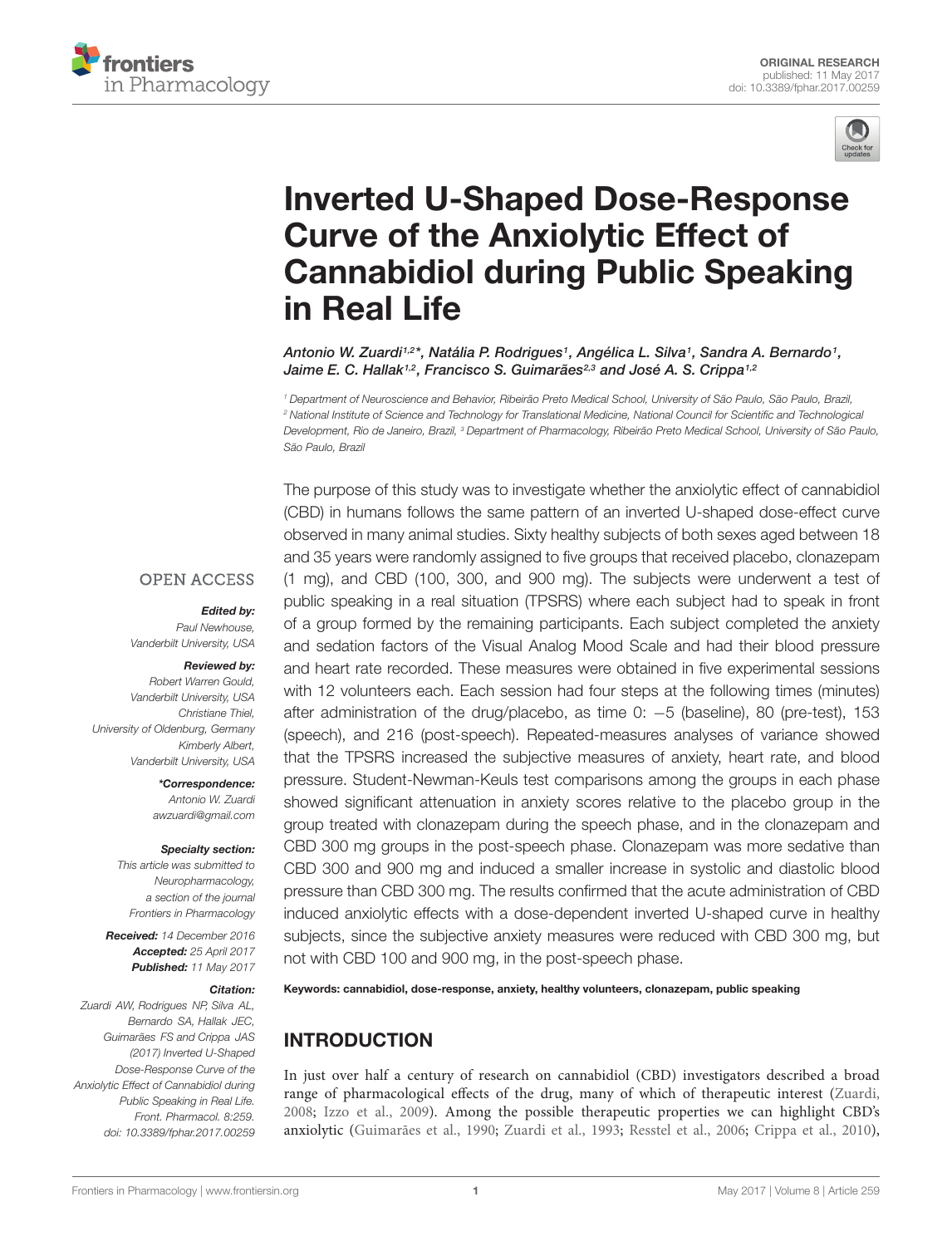antipsychotic [\(Zuardi et al.,](#page-8-2) [1991;](#page-8-2) [Moreira and Guimarães,](#page-7-4) [2005;](#page-7-4) [Leweke et al.,](#page-7-5) [2012\)](#page-7-5), sleep-regulating [\(Chagas et al.,](#page-7-6) [2014a\)](#page-7-6), antidepressant [\(Zanelati et al.,](#page-8-3) [2010\)](#page-8-3), antiepileptic [\(Devinsky](#page-7-7) [et al.,](#page-7-7) [2015;](#page-7-7) [Crippa et al.,](#page-7-8) [2016\)](#page-7-8), anti-inflammatory [\(Esposito](#page-7-9) [et al.,](#page-7-9) [2013\)](#page-7-9), and analgesic [\(Boychuk et al.,](#page-6-0) [2015\)](#page-6-0) effects, in addition to improvement of Parkinson symptoms [\(Zuardi et al.,](#page-8-4) [2009;](#page-8-4) [Chagas et al.,](#page-7-6) [2014a,](#page-7-6)[b\)](#page-7-10).

However, several animal studies have shown that CBD produces inverted U-shaped dose-response curves. These curves were first described in rats tested in the elevated plus maze (EPM) model of anxiety [\(Guimarães et al.,](#page-7-1) [1990\)](#page-7-1). In that study, CBD increased open arm exploration (an anxiolytic-like effect) at doses of 2.5–10 mg/kg, but not at 20 mg/Kg [\(Guimarães](#page-7-1) [et al.,](#page-7-1) [1990\)](#page-7-1). Similar bell-shaped dose-response curves have been described in other studies investigating the behavioral effects of CBD. For example, zebrafish treated with 0.5 mg/kg CBD spent significantly more time in the upper zone of the aquarium (which is interpreted as an anxiolytic-like effect), while the behavior of fish treated with the lowest (0.1 mg/kg) and the highest doses (5 and 10 mg/kg) did not differ from controls [\(Nazario et al.,](#page-7-11) [2015\)](#page-7-11). A similar pattern was also observed in spontaneously hypertensive rats (SHRs), which present a schizophrenia-like behavioral phenotype. The prepulse inhibition in this strain of rats was reversed by 30 mg/kg of CBD, but not by the doses of 15 and 60 mg/kg [\(Levin et al.,](#page-7-12) [2014\)](#page-7-12). The same was observed using the model of reserpine-induced cognitive impairment in rats, an animal model of both Parkinson's disease and tardive dyskinesia. Whereas CBD, at the dose of 0.5 mg/kg, attenuated the reserpine-induced memory deficit in the discriminative task, the dose of 5 mg/kg proved ineffective [\(Peres et al.,](#page-7-13) [2016\)](#page-7-13).

There is a clear need to explore new ways of managing anxiety disorders, since their treatment remains problematic and usually involves a combination of medications, including benzodiazepines and antidepressants. These drugs have their disadvantages such as risk of dependence and withdrawal syndrome, sexual side-effects, cognitive and psychomotor impairment, delayed onset of action (antidepressants), low acceptance, and requirement of careful dosage control [\(Katzman](#page-7-14) [et al.,](#page-7-14) [2014;](#page-7-14) [Bandelow et al.,](#page-6-1) [2015;](#page-6-1) [Sgnaolin et al.,](#page-7-15) [2016\)](#page-7-15). CBD does not seem to induce significant adverse effects in humans [\(Bergamaschi et al.,](#page-6-2) [2011b\)](#page-6-2). However, from a possible therapeutic perspective, it is essential to determine if a similar inverted U-shaped dose-response pattern is also present in humans. In order to investigate this possibility, we chose one of the most consistent effects of CBD, the acute decrease in anxiety. This effect has been described in several animal models and in healthy volunteers and patients with social anxiety disorder (SAD) [\(Guimarães et al.,](#page-7-1) [1990;](#page-7-1) [Zuardi](#page-8-1) [et al.,](#page-8-1) [1993;](#page-8-1) [Bergamaschi et al.,](#page-6-3) [2011a;](#page-6-3) [Crippa et al.,](#page-7-16) [2011\)](#page-7-16); however, it has not been investigated using multiple doses in humans.

One broadly used method for inducing experimental anxiety in humans is the Simulated Public Speaking Task (SPST – [Graeff](#page-7-17) [et al.,](#page-7-17) [2003\)](#page-7-17). The SPST is very consistent in elevating self-rated anxiety. However, its effects on physiological responses (heart rate, blood pressure, and cortisol secretion) are less consistent

[\(Palma et al.,](#page-7-18) [1994;](#page-7-18) [Hetem et al.,](#page-7-19) [1996;](#page-7-19) [de-Paris et al.,](#page-7-20) [2003\)](#page-7-20). A meta-analysis of 11 studies that used the SPST confirmed this observation, showing a significant increase in overall effect size on subjective anxiety, but not on systolic blood pressure (SBP) and heart rate [\(Zuardi et al.,](#page-8-5) [2013\)](#page-8-5). Sparse evidence in the literature suggests that public speaking in a real-life situation is more efficient to increase physiological responses [\(Turner](#page-8-6) [et al.,](#page-8-6) [1990;](#page-8-6) [Dickerson and Kemeny,](#page-7-21) [2004\)](#page-7-21). In a recent study, we compared the test of public speaking in a real situation (TPSRS) and the SPST. The results showed that both methods were effective in increasing subjective anxiety, but only the TPSRS increased heart rate, SBP, and diastolic blood pressure (DBP) [\(Zuardi et al.,](#page-8-5) [2013\)](#page-8-5).

The present study, therefore, was designed to test the hypothesis that increasing doses of CBD would produce anxiolytic effects in an inverted U-shaped dose-response pattern in healthy volunteers submitted to the TPSRS.

# MATERIALS AND METHODS

### **Subjects**

Sixty healthy men and women aged 18–35 years, with no history of past or current psychiatric illness, alcohol or other drug dependence were recruited through advertisement in the campus of the University of São Paulo in Ribeirão Preto. Participants with major medical conditions or who were taking medications with the potential to interfere with the study's results were not included. The volunteers were interviewed in order to assess eligibility and to measure their propensity to anxiety through the trait version of the Spielberger State-Trait Anxiety Inventory (STAI- [Spielberger et al.,](#page-8-7) [1970\)](#page-8-7). Eligible participants who agreed to participate were instructed to abstain from drugs in the week prior to the tests and from alcohol and caffeine in the 24 h before the test. All volunteers gave written informed consent to participate after being fully informed of the research procedures, which conformed to the current terms of the Declaration of Helsinki and were approved by the Ethics Committee of the Ribeirão Preto Medical School University Hospital (HCRP -No. 12407/09).

The volunteers were randomly allocated to five groups with 12 subjects each to receive different doses of CBD (100, 300, and 900 mg), clonazepam (1 mg) or placebo in a double-blind, randomized design. The groups were matched according to gender, age, body mass index (BMI), and STAI-trait score. One volunteer from the CBD-300 group could not attend the experimental session due to personal issues and was withdrawn from the study.

### Drugs

Cannabidiol powder with 99.6% purity (no other cannabinoids present) dissolved in corn oil at doses of 100 and 200 mg/ml was kindly provided by Biosynthesis Pharma Group (BSPG-Pharm, Sandwich, UK). The CBD solution, clonazepam tablets (Rivotril®, Roche Lab), and placebo (corn oil) were packed in identical gelatin capsules. All volunteers received five capsules of one milliliter each, in the following combinations: five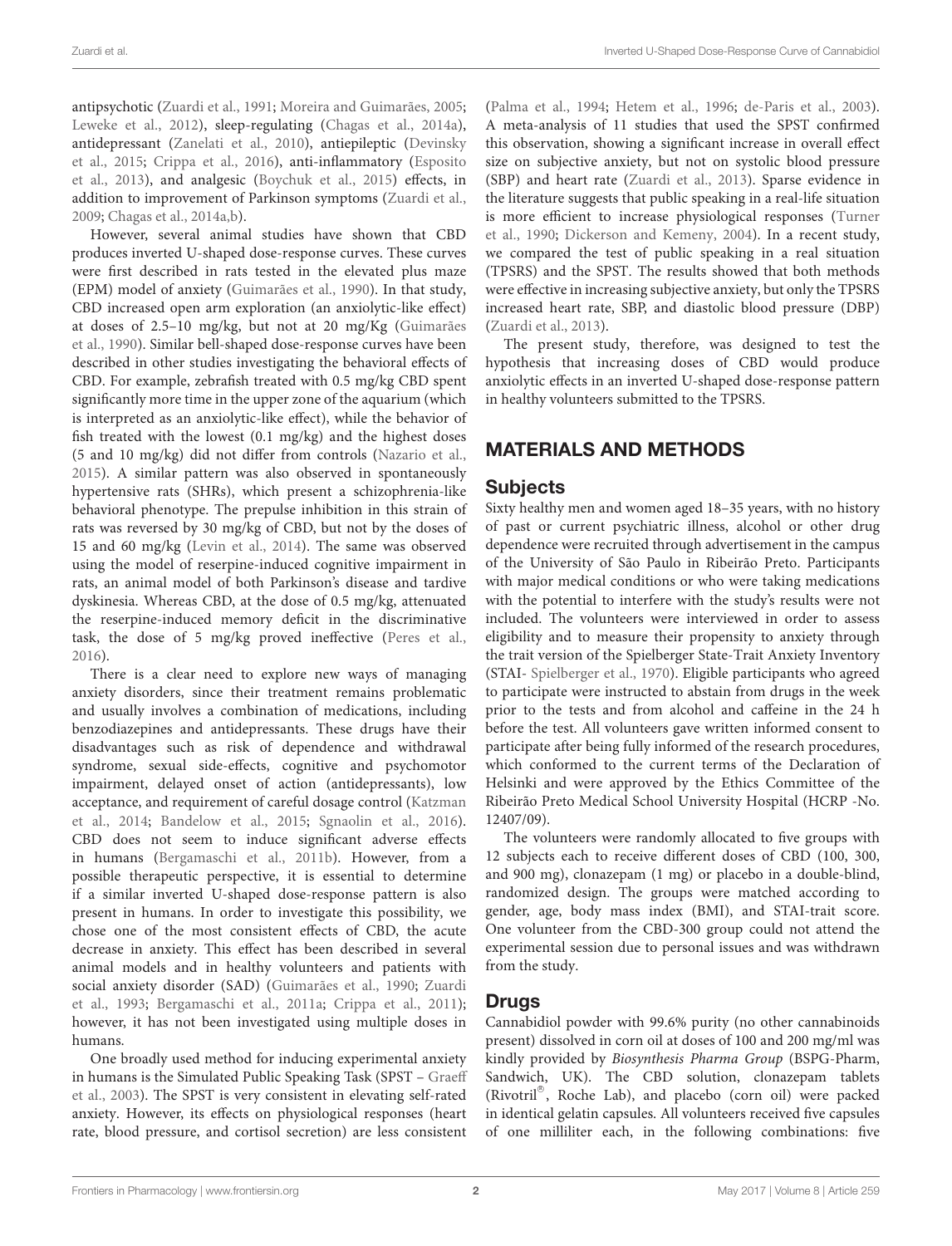capsules containing corn oil (placebo group); one capsule of CBD 100 mg/ml and four capsules of corn oil (CBD-100 group); three capsules of CBD 100 mg/ml and two capsules of corn oil (CBD-300 group); four capsules of CBD 200 mg/ml and one capsule of CBD 100 mg/ml (CBD-900 group); and one capsule with clonazepam and four capsules of corn oil (clonazepam group – CLON). Each treatment received a random number and both the investigator in charge of dispensing the capsules and the volunteer were unaware of their contents (double-blind). Finally, the choice of the interval between the drug administration and the TPSRS was based on previous pharmacological studies showing that the peak plasma concentrations of CBD and CLON taken orally usually occurs between 2 and 3 h after ingestion [\(Agurell et al.,](#page-6-4) [1981;](#page-6-4) [Crevoisier et al.,](#page-7-22) [2003;](#page-7-22) [Borgwardt et al.,](#page-6-5) [2008;](#page-6-5) [Fusar-Poli et al.,](#page-7-23) [2009;](#page-7-23) [Martin-Santos et al.,](#page-7-24) [2012\)](#page-7-24). CBD undergoes a significant first-pass effect leading to the formation of a number of metabolites and its half-life in humans was found to be between 2 and 5 days following oral administration. The bioavailability of oral CBD in humans is around 6%, thus supporting the view that it has a substantial first-pass effect [\(Zhornitsky and](#page-8-8) [Potvin,](#page-8-8) [2012\)](#page-8-8). The mean plasma level of CBD at 1, 2, and 3 h after the acute administration of 600 mg were 0.36, 1.62, and 3.4 ng/ml, respectively [\(Martin-Santos et al.,](#page-7-24) [2012\)](#page-7-24). The choice of the doses used in this study was based on previous evidence showing that the acute oral administration of 300 mg of CBD had anxiolytic effects in the SPST [\(Zuardi et al.,](#page-8-1) [1993\)](#page-8-1).

# Psychological Measurements

Two factors of the Visual Analog Mood Scale (VAMS), translated and validated into Portuguese by [Zuardi and Karniol](#page-8-9) [\(1981\)](#page-8-9), were used to evaluate anxiety levels and sedative effects during the test. The VAMS is a self-administered instrument consisting of 16 items. Prior to the TPSRS, each volunteer underwent a training session to complete the scale. The subjects were asked to mark the point that identified his/her current subjective state on a 100-mm straight line placed between two words that describe opposite mood states (e.g., relaxed-tense). A factorial analysis of the Portuguese version of the scale identified four factors [\(Zuardi et al.,](#page-8-1) [1993\)](#page-8-1): (1) 'anxiety,' comprising the items calm–excited, relaxed–tense, and tranquil–troubled; (2) 'sedation,' including the items alert–drowsy and attentive–dreamy; (3) 'cognitive impairment,' including quick-witted–mentally slow, proficient–incompetent, energetic–lethargic, clear-headed– muzzy, gregarious–withdrawn, well-coordinated–clumsy, and strong–feeble; and (4) 'discomfort,' including the items interested–bored, happy–sad, contented–discontented, and amicable–antagonistic [\(Parente et al.,](#page-7-25) [2005\)](#page-7-25). Since previous studies with both anxiogenic [\(Crippa et al.,](#page-7-26) [2004;](#page-7-26) [Parente](#page-7-25) [et al.,](#page-7-25) [2005\)](#page-7-25) and anxiolytic drugs including CBD [\(Crippa](#page-7-26) [et al.,](#page-7-26) [2004,](#page-7-26) [2011;](#page-7-16) [Bergamaschi et al.,](#page-6-3) [2011a\)](#page-6-3) have shown that only the anxiety and sedation factors present changes during public speaking tasks, we used only the items of these factors of the VAMS to reduce the administration time and allow the execution of the protocol. This procedure was used

previously in the validation study of the PSRST [\(Zuardi et al.,](#page-8-5) [2013\)](#page-8-5).

# Physiological Measurements

Systolic blood pressure, DBP, and heart rate (HR) were measured with a digital sphygmomanometer (Omron, Brazil).

# Test of Public Speaking in a Real Situation (TPSRS)

In this procedure, each subject must speak in front of a group and, in the same experimental session, participate in the audience when the other members of the group are speaking. The audience is instructed to remain silent and with a neutral expression during the speeches.

Five experimental sessions were carried out with 12 subjects each (except 1, that included 11 subjects). At the beginning of the session, the volunteers were informed of the number of the treatment they would receive (as detailed above). The volunteers were then instructed to take seats marked with their respective treatment numbers. The seats were numbered in such a way that, at the end of the five sessions, the subjects of each treatment group had occupied all possible positions. The sequence of procedures always followed the same order from the first to the twelfth chair in an effort to minimize a possible effect of order in the sequence of speakers. For example, subjects in the CBD-300 group occupied the following positions: first session – 3, 8; second session – 4, 9; third session – 5, 10; fourth session – 1, 6, 11; fifth session – 2, 7, 12.

### Procedure

Volunteers began the experimental session after a minimum of 6 h of sleep and 2 h after eating a standard breakfast (200 ml chocolate milk and 100 g of bread with margarine).

The 12 volunteers sat in chairs arranged in a semicircle, following a predetermined order by the treatment number assigned to each one of them and performed the baseline measurements, followed by the intake of the five capsules within a 5-min interval for each volunteer. This phase was completed over a period of 1 h. The volunteers then watched a film about birds of Amazon forest lasting about 20 min. After that, the measurements were repeated with an interval of 5 min for each subject (pretest measure). 2 h and 20 min after the first volunteer had received the treatment, they all watched a video lasting about 10 min with recorded instructions for the speech test. 2 h and 30 min after the first volunteer received the treatment, they started performing the speech test, which lasted 5 min. Subsequently, the other volunteers were submitted to the speech test in the same order in which they had received the treatments. The speech test consisted of silently preparing a 1-min speech on a theme related to "the conditions of one public service of your city," chosen by chance from 12 options and revealed immediately before the speech preparation. The prepared speech was then presented for 2 min, with the other participants and the investigators serving as the audience. The speech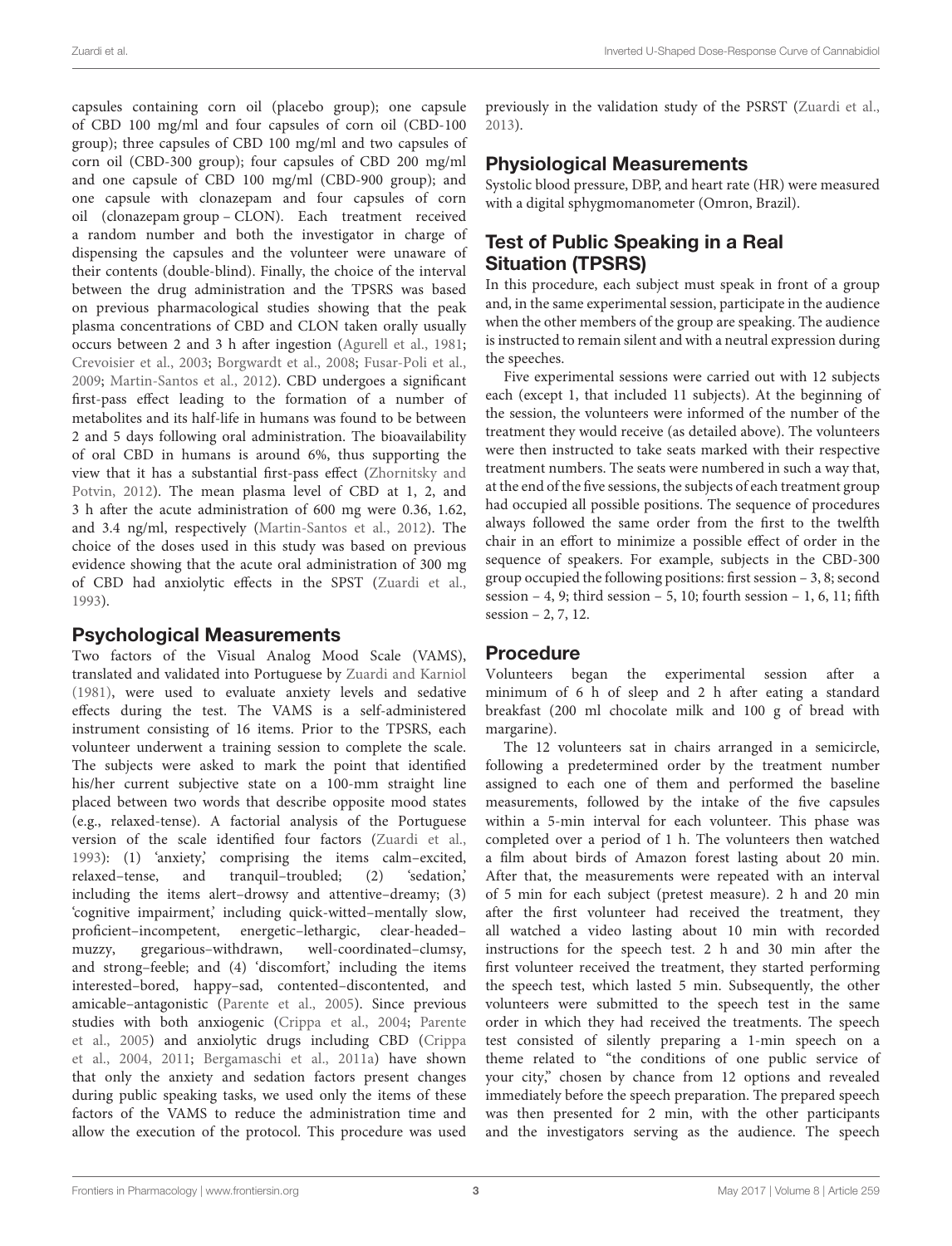was interrupted halfway for the measurements. The sequence of the procedures in this phase was as follows: (a) seating on a chair arranged in front of others; (b) picking the speech theme; (c) thinking about the theme for 1 min; (d) starting the speech, which was interrupted after 1 min; (e) completing the self-assessment scale (VAMS anxiety and sedation factors) and physiological measurements; (f) continuing the speech for another minute. This sequence lasted for 5 min at most, such that, after 1 h, all volunteers had gone through the procedure. The final phase of the study started 216 min after the first volunteer had taken the drug. All the measurements were repeated, keeping the 5-min interval for each volunteer. **[Table 1](#page-3-0)** presents an outline of the experimental procedure.

### Statistical Analysis

Clinical and demographic characteristics were analyzed with non-parametric tests (gender) and one-factor analysis of variance (ANOVA; age, BMI, and STAI-trait).

The scores in the two factors of the VAMS, arterial systolic and diastolic pressure, and heart rate were analyzed with a repeated-measures analysis of variance (repeated-measures ANOVA) including the factors 'phase,' 'groups,' and phasegroup interaction. In cases where sphericity conditions were not reached, the degrees of freedom of the repeated factor were corrected with the Huynh-Feldt epsilon. Comparisons among the groups were made at each phase using a one-factor ANOVA followed by multiple comparisons with the Student-Newman-Keuls test.

Data analysis was performed using the Statistical Package for the Social Sciences (SPSS) version 17, and the significance level adopted was  $p < 0.05$ .

| <b>RESULTS</b> |
|----------------|
|----------------|

The demographic and clinical characteristics of the subjects are shown in **[Table 2](#page-3-1)**. The groups did not differ significantly in respect to gender, age, BMI, and STAI-trait scores.

The repeated-measures ANOVA of scores in the anxiety factor of the VAMS showed a significant effect of phase ( $F_{3,162} = 60.24$ ;  $p < 0.001$ ), group ( $F_{4,54} = 3.25$ ;  $p = 0.018$ ), and phase-group interaction ( $F_{12,162} = 3.79$ ;  $p < 0.001$ , **[Figure 1A](#page-4-0)**). Post hoc comparisons among the groups in each phase showed significant differences ( $p < 0.05$ ) between PLAC and CLON at the speech and post-stress phases. The scores of the CBD-300 group were significantly different from those of the CBD-900 group at the speech phase and from those of the PLAC and CBD-100 groups during the post-stress phase ( $p < 0.05$ ). As an illustration, **[Figure 1B](#page-4-0)** shows the inverted U-shaped dose-response curve induced by CBD at the post-stress phase. Regarding the sedation factor of the VAMS, the repeated-measures ANOVA showed significant effects of phase ( $F_{2.16,116,7} = 3.11$ ;  $p = 0.028$ ) and group ( $F_{4,54} = 3.48$ ;  $p = 0.013$ , **[Figure 2A](#page-5-0)**). A general post hoc comparison among the groups showed that clonazepam induced a higher sedative effect compared to the other groups (main effect of treatment). A similar effect was observed at the post-stress phase ( $p < 0.05$ ).

The repeated-measures ANOVA showed significant effects of phase for the following physiological measures: systolic blood pressure  $(F_{2.56,135.9} = 71.00; p < 0.001)$ , DBP  $(F_{3,159} = 43.39;$  $p \sim 0.001$ ), and heart rate  $(F_{2.97,160,5} = 10.02; p \sim 0.001)$ , without differences among the groups (**[Figures 2B–D](#page-5-0)**). The scores of these measures were high during the speech phase. The phase-group interaction was significant for systolic blood pressure  $(F_{10.26,135.9} = 5.64; p < 0.001)$  and DBP  $(F_{12,159} = 3.24;$ 

<span id="page-3-0"></span>

| <b>TABLE 1   Timetable of the experimental session.</b>                 |                        |                                |                                                       |  |  |  |  |
|-------------------------------------------------------------------------|------------------------|--------------------------------|-------------------------------------------------------|--|--|--|--|
| Time (min)                                                              | <b>Phase</b>           | Procedure                      | <b>Measurement</b>                                    |  |  |  |  |
| $-15$                                                                   |                        | Adaptation to the laboratory   |                                                       |  |  |  |  |
| 0                                                                       | Baseline (B)           | Measurements and drug intake   | VAMS-anxiety and sedation, blood pressure, heart rate |  |  |  |  |
| 60                                                                      |                        | Film (about 20 min)            |                                                       |  |  |  |  |
| 80                                                                      | Pre-stress (P)         | Measurements                   | VAMS-anxiety and sedation, blood pressure, heart rate |  |  |  |  |
| 140                                                                     |                        | Instructions about the PSRST   |                                                       |  |  |  |  |
| 150                                                                     |                        | Speech preparation             |                                                       |  |  |  |  |
| 152                                                                     |                        | Beginning of speech (1 min)    |                                                       |  |  |  |  |
| 153                                                                     | Speech performance (S) | Measurements                   | VAMS-anxiety and sedation, blood pressure, heart rate |  |  |  |  |
| 155                                                                     |                        | Continuation of speech (1 min) |                                                       |  |  |  |  |
| 156                                                                     |                        | End of speech                  |                                                       |  |  |  |  |
| 216                                                                     | Post-stress (F)        | Measurements                   | VAMS-anxiety and sedation, blood pressure, heart rate |  |  |  |  |
| $1/4A$ $10$ $1/2$ $1/2$ $1/4$ $1/2$ $1/2$ $1/4$ $1/2$ $1/2$ $1/2$ $1/2$ |                        |                                |                                                       |  |  |  |  |

VAMS, Visual Analog Mood Scale.

#### <span id="page-3-1"></span>TABLE 2 | Demographic and clinical characteristic of the groups.

|                  | <b>PLACEBO</b> | <b>CBD-100</b> | <b>CBD-300</b> | <b>CBD-900</b> | <b>CLON</b> | $\chi^2$ or ANOVA (p)          |
|------------------|----------------|----------------|----------------|----------------|-------------|--------------------------------|
| Gender [M/F]     | 6/6            | 6/6            | 5/6            | 6/6            | 6/6         | $\chi^2 = 0.07$ ( $p = 0.99$ ) |
| Age [mean (SD)]  | 22.0(2.1)      | 22.5(2.9)      | 22.6(2.9)      | 23.3(2.8)      | 22.1(2.4)   | $F_{4.57} = 0.42$ (p = 0.79)   |
| BMI [mean (SD)]  | 23.2(3.2)      | 22.4(3.1)      | 23.3(3.8)      | 24.0(3.9)      | 22.9(3.8)   | $F_{4.56} = 0.32$ (p = 0.86)   |
| STAI [mean (SD)] | 41.4(9.8)      | 46.5(3.0)      | 46.4(5.3)      | 46.0(6.2)      | 41.1(7.7)   | $F_{4,54} = 1.88 (p = 0.13)$   |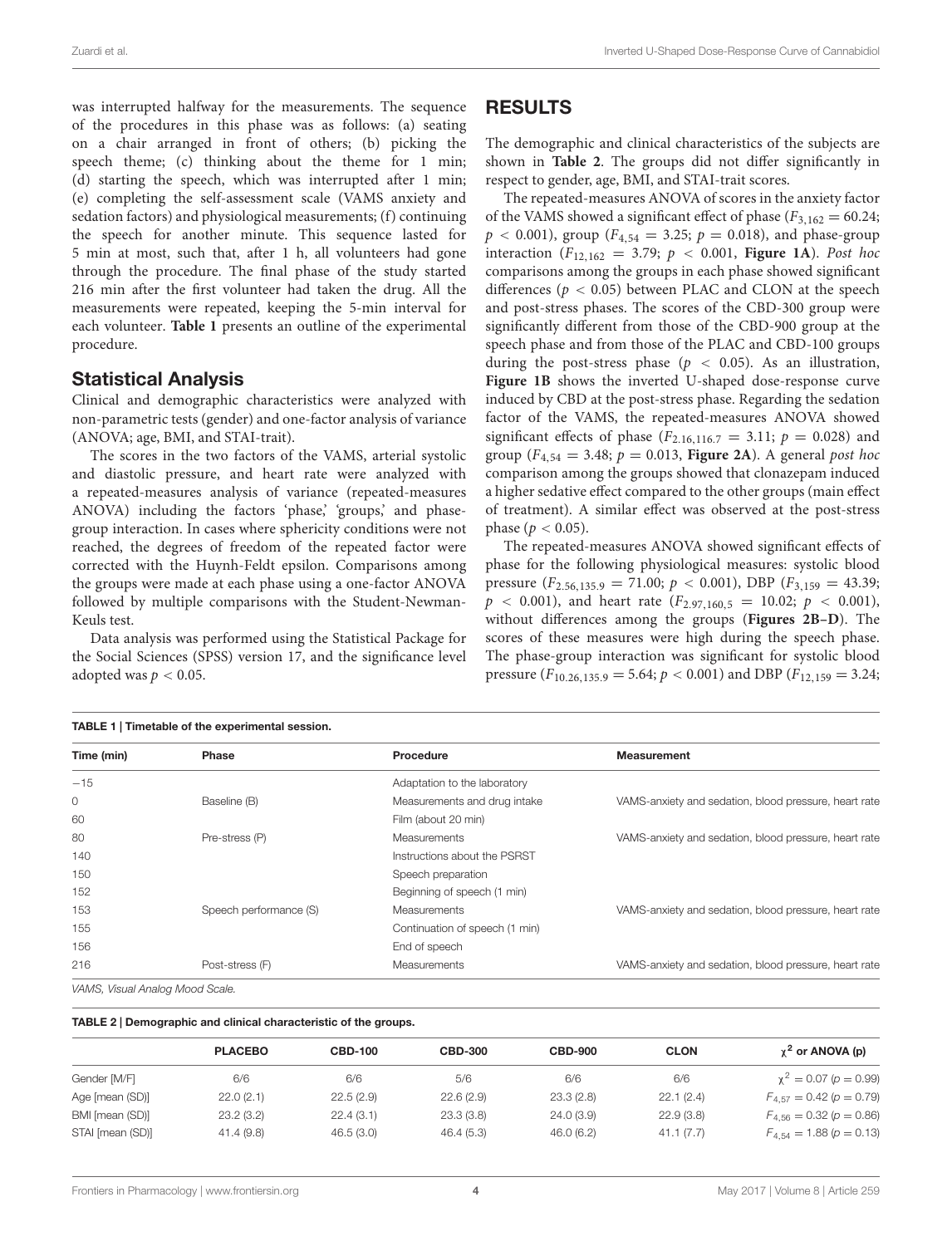

<span id="page-4-0"></span> $p < 0.001$ ). Post hoc comparisons among the groups in each phase showed significant differences between CLON and CBD-300 at the speech phase, both in systolic and DBP ( $p < 0.05$ ). Significant differences in DBP were also found between the CBD-300 and CBD-100 groups ( $p < 0.05$ ).

# **DISCUSSION**

We used the TPSRS to experimentally induce anxiety and investigated whether the anxiolytic effect of CBD in humans

produces an inverted U-shaped dose-response curve. In line previous evidence [\(Zuardi et al.,](#page-8-5) [2013\)](#page-8-5), this protocol significantly increased subjective anxiety, blood pressure, and heart rate, as shown by the significant effect of phase found in a repeatedmeasures ANOVA. Moreover, the TPSRS was sensitive in detecting the anxiolytic effect of clonazepam, a well-known anxiolytic drug, suggesting that it can be used to identify potentially anxiolytic drugs.

At the dose of 300 mg, CBD significantly decreased subjective anxiety compared to the PLAC group during the post-speech phase of the protocol. However, the same was not true for a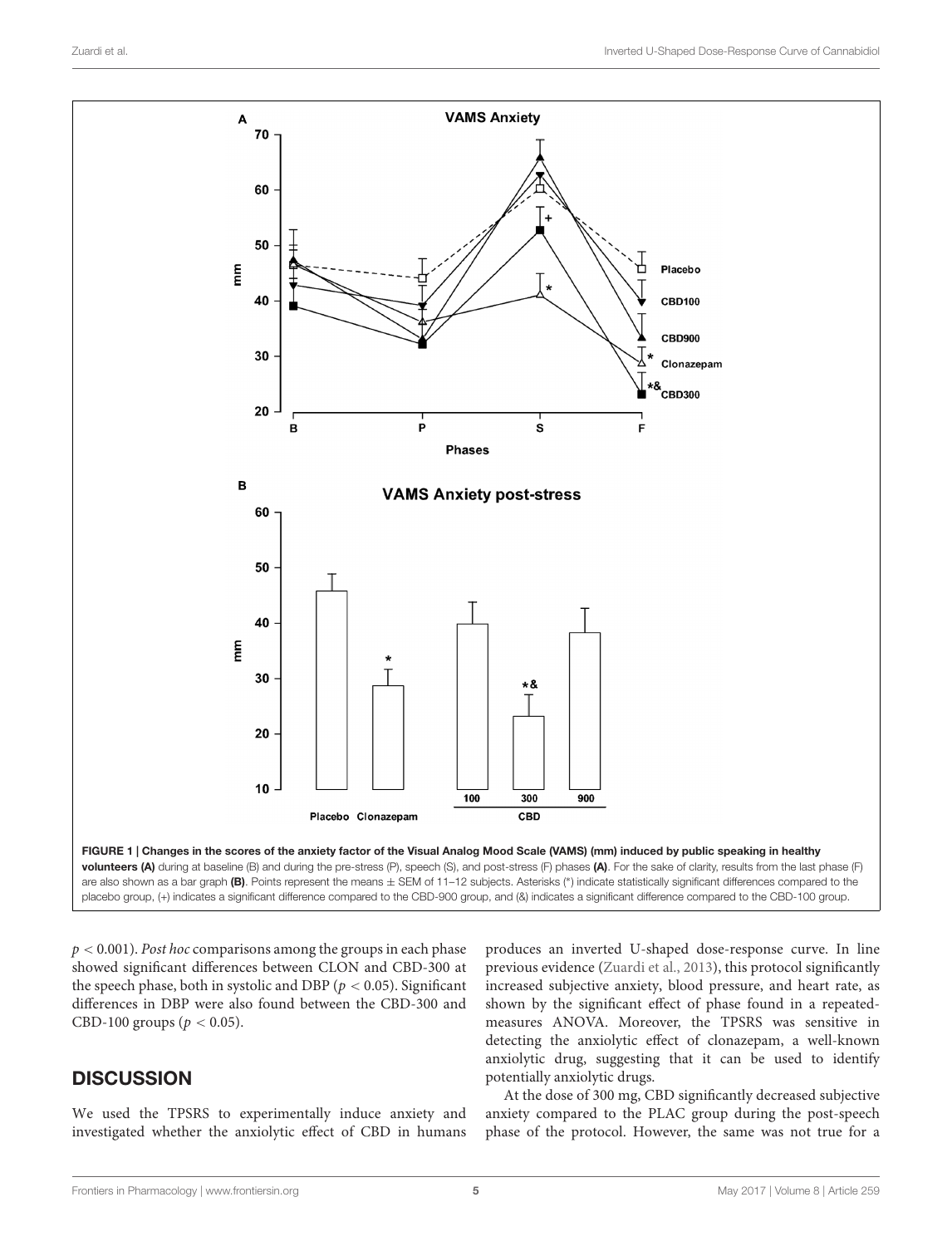

<span id="page-5-0"></span>lower (100 mg) or higher (900 mg) dose of the drug. Moreover, the subjective anxiety scores of the CBD-300 group also differed significantly from those of the CBD-900 group during the speech phase, and from the CBD-100 group during the postspeech phase. These results suggest that the acute anxiolytic effect of CBD followed an inverted U-shaped dose-response curve, which is consistent with results from animal studies [\(Guimarães et al.,](#page-7-1) [1990;](#page-7-1) [Levin et al.,](#page-7-12) [2014;](#page-7-12) [Nazario et al.,](#page-7-11) [2015;](#page-7-11) [Peres et al.,](#page-7-13) [2016\)](#page-7-13). Interestingly, the same dose of CBD that produced anxiolytic effects (300 mg) did not reduce systolic and DBP as clonazepam. This dissociation between anxiolytic and sympathoinhibitory effects following the acute administration of CBD is consistent with our observations using the SPST in healthy volunteers [\(Zuardi et al.,](#page-8-1) [1993\)](#page-8-1) and in patients with social phobia [\(Bergamaschi et al.,](#page-6-3) [2011a\)](#page-6-3).

The mechanism underlying this pattern of dose-response effect of CBD cannot yet be fully explained. In humans, limbic and paralimbic brain areas seem to be involved in the anxiolytic action of CBD. For instance, studies using single photon emission computed tomography (SPECT) in healthy volunteers and drugnaïve patients with SAD showed the involvement of the same areas implicated in the anxiolytic effect of CBD 400 mg, namely, the left parahippocampal gyrus and left amygdala-hippocampus complex [\(Crippa et al.,](#page-7-26) [2004,](#page-7-26) [2011\)](#page-7-16). Using functional magnetic resonance imaging (fMRI) in healthy volunteers, researchers found that CBD 600 mg attenuated activation in the amygdala and the anterior cingulate cortex during the recognition of fearful facial expressions [\(Fusar-Poli et al.,](#page-7-23) [2009\)](#page-7-23). The authors further explained that this action of CBD was mediated by alterations in subcortical prefrontal connectivity via amygdala and anterior cingulate cortex [\(Fusar-Poli et al.,](#page-7-27) [2010\)](#page-7-27).

Despite the identification of brain areas that may be involved in the anxiolytic effect of CBD, the specific pharmacological mechanism responsible for this effect remains to be elucidated. CBD is a drug with multiple pharmacological targets, including the interaction with several receptors (CB1, CB2, GPR55, TRPV1, and 5-HT1A), interference with the uptake and metabolism of endocannabinoids, and increase hippocampal neurogenesis in the adult brain [\(Zuardi et al.,](#page-8-10) [2017\)](#page-8-10). Several studies have supported the involvement of 5-HT1A receptors in the acute anxiolytic action of CBD. For example, the anxiolytic effect induced by systemic or intra-dorsal periaqueductal gray (DPAG) injections of CBD in rats is prevented by a 5-HT1A receptor antagonist [\(Campos and Guimarães,](#page-7-28) [2008;](#page-7-28) [Soares et al.,](#page-8-11) [2010\)](#page-8-11). A similar interaction between CBD and 5-HT1A receptors in other brain structures related to the control of anxiety-like behaviors, such as the bed nucleus of the stria terminallis or the prelimbic frontal cortex, is also involved in the attenuation of anxiety responses [\(Gomes et al.,](#page-7-29) [2011,](#page-7-29) [2012;](#page-7-30) [Fogaça et al.,](#page-7-31) [2014\)](#page-7-31). In cultured cells, CBD has been reported to act as a 5-HT1A receptor agonist [\(Russo et al.,](#page-7-32) [2005\)](#page-7-32), although recent studies suggest that this is not the case in slices or *in vivo* conditions. The facilitation of 5-HT1A-mediated neurotransmission by CBD does not seem to involve blockade of 5-HT reuptake or changes in 5-HT1A mRNA expression in the DPAG after chronic CBD administration [\(Campos et al.,](#page-6-6) [2013\)](#page-6-6). These observations suggest that the modulation of 5-HT1A receptors by CBD is complex and could involve allosteric interactions [\(Rock et al.,](#page-7-33) [2011\)](#page-7-33).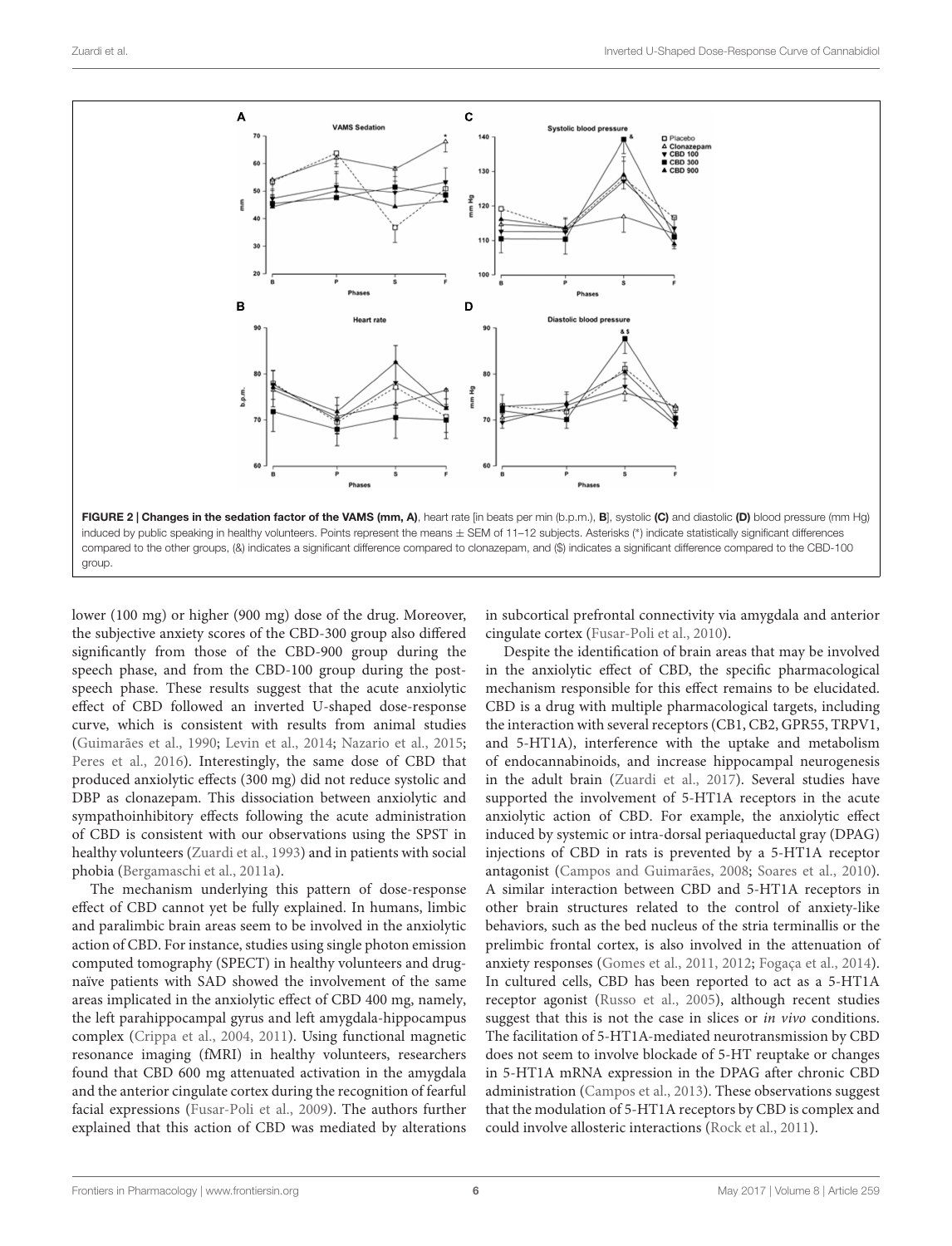As mentioned earlier, the mechanisms responsible for the inverted U-shaped dose-response curve of CBD are poorly understood. They could involve interactions with the vanilloid receptor 1 or TRPV1. At high concentrations, CBD can activate these receptors and facilitate glutamate release and defensive responses [\(Guimarães et al.,](#page-7-34) [1991;](#page-7-34) [Campos and Guimarães,](#page-7-35) [2009\)](#page-7-35). This mechanism could mask CBD's anxiolytic effect mediated by 5-HT1A receptors. Testing this possibility using intra-DPAG injections in rats, [Campos and Guimarães](#page-7-35) [\(2009\)](#page-7-35) showed that pretreatment with a TRPV1 antagonist (capsazepine) turned a higher and ineffective dose of CBD into an anxiolytic one. It remains to be tested if a similar mechanism is also involved in the U-shaped dose-response curve observed in our study. Consonant with previous evidence indicating that CBD has weaker sedative properties compared with benzodiazepines [\(Zuardi et al.,](#page-8-1) [1993\)](#page-8-1), the anxiolytic dose of CBD (300 mg) induced a significantly lower sedation level than clonazepam. It is an advantage that must be highlighted, since sedation and motor coordination impairment are among the most common adverse effects of benzodiazepines, in addition to potential dependence, cognitive deficits, and withdrawal symptoms, especially in the old age [\(Sgnaolin et al.,](#page-7-15) [2016\)](#page-7-15). These side-effects have not been observed with the use of CBD [\(Bergamaschi et al.,](#page-6-2) [2011b\)](#page-6-2).

The findings reported here need to be interpreted with caution, given the limitations of our study. First, it would have been desirable to measure the plasma levels of CBD and clonazepam and to relate these measurements to the magnitude of the anxiety levels; without a dose-response curve, doubts remain about whether the effects of CBD actually do follow an inverted U-shaped curve. It should be noted, however, that previous investigations have not been able to establish a direct relationship between plasma levels of CBD and its clinical effects [\(Agurell et al.,](#page-6-7) [1986\)](#page-6-7). Moreover, the small sample size limits the statistical power of the trial. Also, the study design does not allow us to rule out the possibility that another moderate dose (e.g., 400 or 600 mg) might have had even greater anxiolytic effects. For instance, previous studies have shown acute anxiolytic effects of 400 mg of CBD in SPECT studies in healthy volunteers [\(Crippa](#page-7-26)

# **REFERENCES**

- <span id="page-6-4"></span>Agurell, S., Carlsson, S., Lindgren, J. E., Ohlsson, A., Gillespie, H., and Hollister, L. (1981). Interactions of delta 1-tetrahydrocannabinol with cannabinol and cannabidiol following oral administration in man. Assay of cannabinol and cannabidiol by mass fragmentography. Experientia 37, 1090–1092. [doi: 10.1007/](https://doi.org/10.1007/BF02085029) [BF02085029](https://doi.org/10.1007/BF02085029)
- <span id="page-6-7"></span>Agurell, S., Halldin, M., Lindgren, J. E., Ohlsson, A., Widman, M., Gillespie, H., et al. (1986). Pharmacokinetics and metabolism of  $\Delta^1$ -tetrahydrocannabinol and other cannabinoids with emphasis on man. Pharmacol. Rev. 38, 21–43.
- <span id="page-6-1"></span>Bandelow, B., Lichte, T., Rudolf, S., Wiltink, J., and Beutel, M. E. (2015). The German guidelinesfor the treatment of anxiety disorders. Eur. Arch. Psychiatry Clin. Neurosci. 265, 363–373. [doi: 10.1007/s00406-014-0563-z](https://doi.org/10.1007/s00406-014-0563-z)
- <span id="page-6-3"></span>Bergamaschi, M. M., Queiroz, R. H., Chagas, M. H., de Oliveira, D. C., De Martinis, B. S., Kapczinski, F., et al. (2011a). Cannabidiol reduces the anxiety induced by simulated public speaking in treatment-naïve social phobia patients. Neuropsychopharmacology 36, 1219–1226. [doi: 10.1038/npp.](https://doi.org/10.1038/npp.2011.6) [2011.6](https://doi.org/10.1038/npp.2011.6)

[et al.,](#page-7-26) [2004\)](#page-7-26) and in patients with social phobia [\(Crippa et al.,](#page-7-16) [2011\)](#page-7-16) and of CBD 600 mg in an fMRI experiment with healthy men [\(Bhattacharyya et al.,](#page-6-8) [2010\)](#page-6-8). Although not necessary for this proof of concept study, these limitations could be overcome in future studies examining another 2–3 doses between 300 and 900 mg to establish a true therapeutic index.

# **CONCLUSION**

Our results are consonant with evidence from preclinical studies and support the view that CBD induces acute anxiolytic effects with an inverted U-shaped dose-response curve in humans. These findings stress the importance of the careful choice of dose ranges when investigating the potential therapeutic effects of CBD. Further studies assessing the dose-response curve of CBD in other conditions such as schizophrenia, pain, epilepsy, and Parkinson's disease and involving the chronic administration of CBD are necessary to translate preclinical evidences into clinical practice and to determinate the precise therapeutic window of CBD for each condition.

# AUTHOR CONTRIBUTIONS

AZ, JH, and JC designed the study. NR, AS, and SB conducted the experiments. AZ and FG conducted the statistical analysis. AZ wrote the first draft of the manuscript. All authors contributed to and had approved the final manuscript.

# ACKNOWLEDGMENTS

AZ, JH, FG, and JC are recipients of fellowship award from Conselho Nacional de Desenvolvimento Científico e Tecnológico (CNPq, Brazil). The present study was supported by a CNPq grant (CNPq/MS/SCTIE/DECIT N◦ 26/2014 – Pesquisas sobre Distúrbios Neuropsiquiátricos; 466805/2014-4) and BSPG-Pharm (Sandwich, UK) has kindly supplied CBD at no cost.

- <span id="page-6-2"></span>Bergamaschi, M. M., Queiroz, R. H., Zuardi, A. W., and Crippa, J. A. (2011b). Safety, and. (side )effects of cannabidiol, a Cannabis sativa constituent. Curr. Drug Saf. 6, 237–249. [doi: 10.2174/157488611798280924](https://doi.org/10.2174/157488611798280924)
- <span id="page-6-8"></span>Bhattacharyya, S., Morrison, P. D., Fusar-Poli, P., Martin-Santos, R., Borgwardt, S., Winton-Brown, T., et al. (2010). Opposite effects of delta-9-tetrahydrocannabinol and cannabidiol on human brain function and psychopathology. Neuropsychopharmacology 35, 764–774. [doi: 10.1038/npp.2009.184](https://doi.org/10.1038/npp.2009.184)
- <span id="page-6-5"></span>Borgwardt, S. J., Allen, P., Bhattacharyya, S., Fusar-Poli, P., Crippa, J. A., Seal, M. L., et al. (2008). Neural basis of  $\Delta$ -9-tetrahydrocannabinol and cannabidiol: effects during response inhibition. Biol. Psychiatry 64, 966–973. [doi: 10.1016/j.](https://doi.org/10.1016/j.biopsych.2008.05.011) [biopsych.2008.05.011](https://doi.org/10.1016/j.biopsych.2008.05.011)
- <span id="page-6-0"></span>Boychuk, D. G., Goddard, G., Mauro, G., and Orellana, M. F. (2015). The effectiveness of cannabinoids in the management of chronic nonmalignant neuropathic pain: a systematic review. J. Oral Facial Pain Headache 29, 7–14. [doi: 10.11607/ofph.1274](https://doi.org/10.11607/ofph.1274)
- <span id="page-6-6"></span>Campos, A. C., de Paula Soares, V., Carvalho, M. C., Ferreira, F. R., Vicente, M. A., Brandao, M. L., et al. (2013). Involvement of serotonin-mediated neurotransmission in the dorsal periaqueductal gray matter on cannabidiol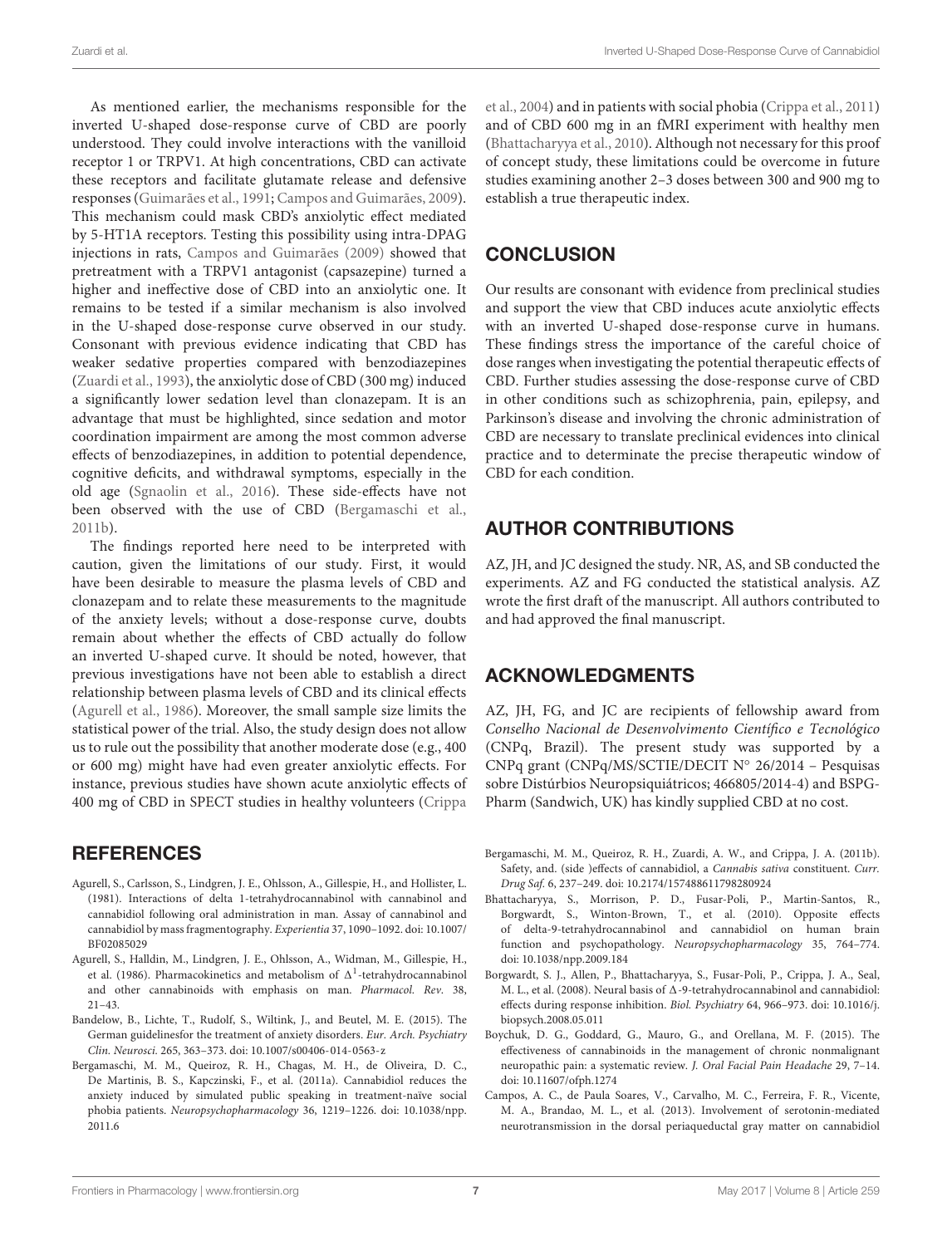chronic effects in panic-like responses in rats. Psychopharmacology (Berl). 226, 13–24. [doi: 10.1007/s00213-012-2878-7](https://doi.org/10.1007/s00213-012-2878-7)

- <span id="page-7-28"></span>Campos, A. C., and Guimarães, F. S. (2008). Involvement of 5HT1A receptors in the anxiolytic-like effects of cannabidiol injected into the dorsolateral periaqueductal gray of rats. Psychopharmacology (Berl) 199, 223–230. [doi: 10.1007/s00213-008-1168-x](https://doi.org/10.1007/s00213-008-1168-x)
- <span id="page-7-35"></span>Campos, A. C., and Guimarães, F. S. (2009). Evidence for a potential role for TRPV1 receptors in the dorsolateral periaqueductal gray in the attenuation of the anxiolytic effects of cannabinoids. Prog. Neuropsychopharmacol. Biol. Psychiatry 33, 1517–1521. [doi: 10.1016/j.pnpbp.2009.08.017](https://doi.org/10.1016/j.pnpbp.2009.08.017)
- <span id="page-7-6"></span>Chagas, M. H., Eckeli, A. L., Zuardi, A. W., Pena-Pereira, M. A., Sobreira-Neto, M. A., Sobreira, E. T., et al. (2014a). Cannabidiol can improve complex sleep-related behaviours associated with rapid eye movement sleep behaviour disorder in Parkinson's disease patients: a case series. J. Clin. Pharm. Ther. 39, 564–566. [doi: 10.1111/jcpt.12179](https://doi.org/10.1111/jcpt.12179)
- <span id="page-7-10"></span>Chagas, M. H., Zuardi, A. W., Tumas, V., Pena-Pereira, M. A., Sobreira, E. T., Bergamaschi, M. M., et al. (2014b). Effects of cannabidiol in the treatment of patients with Parkinson's disease: an exploratory double-blind trial. J. Psychopharmacol. 28, 1088–1098. [doi: 10.1177/0269881114550355](https://doi.org/10.1177/0269881114550355)
- <span id="page-7-22"></span>Crevoisier, C., Delisle, M. C., Joseph, I., and Foletti, G. (2003). Comparative singledose pharmacokinetics of clonazepam following intravenous, intramuscular and oral administration to healthy volunteers. Eur. Neurol. 49, 173–177. [doi:](https://doi.org/10.1159/000069089) [10.1159/000069089](https://doi.org/10.1159/000069089)
- <span id="page-7-8"></span>Crippa, J. A., Crippa, A. C., Hallak, J. E., Martín-Santos, R., and Zuardi, A. W. (2016).  $\Delta$ 9-THC intoxication by Cannabidiol-enriched cannabis extract in two children with refractory epilepsy: full remission after switching to purified cannabidiol. Front. Pharmacol. 7:359. [doi: 10.3389/fphar.2016.00359](https://doi.org/10.3389/fphar.2016.00359)
- <span id="page-7-16"></span>Crippa, J. A., Derenusson, G. N., Ferrari, T. B., Wichert-Ana, L., Duran, F. L., Martin-Santos, R., et al. (2011). Neural basis of anxiolytic effects of cannabidiol (CBD) in generalized social anxiety disorder: a preliminary report. J. Psychopharmacol. 25, 121–130. [doi: 10.1177/0269881110379283](https://doi.org/10.1177/0269881110379283)
- <span id="page-7-26"></span>Crippa, J. A., Zuardi, A. W., Garrido, G. E., Wichert-Ana, L., Guarnieri, R., Ferrari, L., et al. (2004). Effects of cannabidiol (CBD) on regional cerebral blood flow. Neuropsychopharmacology 29, 417–426. [doi: 10.1038/sj.npp.1300340](https://doi.org/10.1038/sj.npp.1300340)
- <span id="page-7-3"></span>Crippa, J. A., Zuardi, A. W., and Hallak, J. E. (2010). Therapeutical use of the cannabinoids in psychiatry. Rev. Bras. Psiquiatr. 32(Suppl. 1), S56–S66.
- <span id="page-7-20"></span>de-Paris, F., Sant'Anna, M. K., Vianna, M. R., Barichello, T., Busnello, J. V., Kapczinski, F., et al. (2003). Effects of gabapentin on anxiety induced by simulated public speaking. J. Psychopharmacol. 17, 184–188. [doi: 10.1177/](https://doi.org/10.1177/0269881103017002006) [0269881103017002006](https://doi.org/10.1177/0269881103017002006)
- <span id="page-7-7"></span>Devinsky, O., Marsh, E., Friedman, D., Thiele, E., Laux, L., Sullivan, J., et al. (2015). Cannabidiol in patients with treatment-resistant epilepsy: an open-label interventional trial. Lancet Neurol. 15, 270–278. [doi: 10.1016/S1474-4422\(15\)](https://doi.org/10.1016/S1474-4422(15)00379-8) [00379-8](https://doi.org/10.1016/S1474-4422(15)00379-8)
- <span id="page-7-21"></span>Dickerson, S. S., and Kemeny, M. E. (2004). Acute stressors and cortisol responses: a theoretical integration and synthesis of laboratory research. Psychol. Bull. 130, 355–391. [doi: 10.1037/0033-2909.130.3.355](https://doi.org/10.1037/0033-2909.130.3.355)
- <span id="page-7-9"></span>Esposito, G., Filippis, D. D., Cirillo, C., Iuvone, T., Capoccia, E., Scuderi, C., et al. (2013). Cannabidiol in inflammatory bowel diseases: a brief overview. Phytother. Res. 27, 633–636. [doi: 10.1002/ptr.4781](https://doi.org/10.1002/ptr.4781)
- <span id="page-7-31"></span>Fogaça, M. V., Reis, F. M., Campos, A. C., and Guimaraes, F. S. (2014). Effects of intra-prelimbic prefrontal cortex injection of cannabidiol on anxiety-like behavior: involvement of 5HT1A receptors and previous stressful experience. Eur. Neuropsychopharmacol. 24, 410–419. [doi: 10.1016/j.euroneuro.2013.10.012](https://doi.org/10.1016/j.euroneuro.2013.10.012)
- <span id="page-7-27"></span>Fusar-Poli, P., Allen, P., Bhattacharyya, S., Crippa, J. A., Mechelli, A., Borgwardt, S., et al. (2010). Modulation of effective connectivity during emotional processing by Delta 9-tetrahydrocannabinol and cannabidiol. Int. J. Neuropsychopharmacol. 13, 421–432. [doi: 10.1017/S1461145709990617](https://doi.org/10.1017/S1461145709990617)
- <span id="page-7-23"></span>Fusar-Poli, P., Crippa, J. A., Bhattacharyya, S., Borgwardt, S. J., Allen, P., Martin-Santos, R., et al. (2009). Distinct effects of Delta9-tetrahydrocannabinol and cannabidiol on neural activation during emotional processing. Arch. Gen. Psychiatry 66, 95–105. [doi: 10.1001/archgenpsychiatry.2008.519](https://doi.org/10.1001/archgenpsychiatry.2008.519)
- <span id="page-7-30"></span>Gomes, F. V., Reis, D. G., Alves, F. H., Correa, F. M., Guimaraes, F. S., and Resstel, L. B. (2012). Cannabidiol injected into the bed nucleus of the stria terminalis reduces the expression of contextual fear conditioning via 5-HT1A receptors. J. Psychopharmacol. 26, 104–113. [doi: 10.1177/0269881110389095](https://doi.org/10.1177/0269881110389095)
- <span id="page-7-29"></span>Gomes, F. V., Resstel, L. B., and Guimaraes, F. S. (2011). The anxiolytic-like effects of cannabidiol injected into the bed nucleus of the stria terminalis

are mediated by 5-HT1A receptors. Psychopharmacology (Berl) 213, 465–473. [doi: 10.1007/s00213-010-2036-z](https://doi.org/10.1007/s00213-010-2036-z)

- <span id="page-7-17"></span>Graeff, F. G., Parente, A., Del-Ben, C. M., and Guimaraes, F. S. (2003). Pharmacology of human experimental anxiety. Braz. J. Med. Biol. Res. 36, 421–432. [doi: 10.1590/S0100-879X2003000400003](https://doi.org/10.1590/S0100-879X2003000400003)
- <span id="page-7-34"></span>Guimarães, F. S., Carobrez, A. P., De Aguiar, J. C., and Graeff, F. G. (1991). Anxiolytic effect in the elevated plus-maze of the NMDA receptor antagonist AP7 microinjected into the dorsal periaqueductal grey. Psychopharmacology (Berl). 103, 91–94. [doi: 10.1007/BF02244080](https://doi.org/10.1007/BF02244080)
- <span id="page-7-1"></span>Guimarães, F. S., Chiaretti, T. M., Graeff, F. G., and Zuardi, A. W. (1990). Antianxiety effect of cannabidiol in the elevated plus-maze. Psychopharmacology (Berl). 100, 558–559. [doi: 10.1007/BF02244012](https://doi.org/10.1007/BF02244012)
- <span id="page-7-19"></span>Hetem, L. A., de Souza, C. J., Guimaraes, E. S., Zuardi, A. W., and Graeff, F. G. (1996). Effect of d-fenfluramine on human experimental anxiety. Psychopharmacology (Berl). 127, 276–282. [doi: 10.1007/BF02246136](https://doi.org/10.1007/BF02246136)
- <span id="page-7-0"></span>Izzo, A. A., Borrelli, F., Capasso, R., DiMarzo, V., and Mechoulam, R. (2009). Non-psychotropic plant cannabinoids: new therapeutic opportunities from an ancient herb. Trends Pharmacol. Sci. 30, 515–527. [doi: 10.1016/j.tips.2009.07.](https://doi.org/10.1016/j.tips.2009.07.006) [006](https://doi.org/10.1016/j.tips.2009.07.006)
- <span id="page-7-14"></span>Katzman, M. A., Bleau, P., Blier, P., Chokka, P., Kjernisted, K., and Van Ameringen, M. (2014). Canadian clinical practice guidelines for the management of anxiety, posttraumatic stress and obsessive-compulsive disorders. BMC Psychiatry 14(Suppl. 1):S1. [doi: 10.1186/1471-244X-14-S1-S1](https://doi.org/10.1186/1471-244X-14-S1-S1)
- <span id="page-7-12"></span>Levin, R., Peres, F. F., Almeida, V., Calzavara, M. B., Zuardi, A. W., Hallak, J. E., et al. (2014). Effects of cannabinoid drugs on the deficit of prepulse inhibition of startle in an animal model of schizophrenia: the SHR strain. Front. Pharmacol. 6:10. [doi: 10.3389/fphar.2014.00010](https://doi.org/10.3389/fphar.2014.00010)
- <span id="page-7-5"></span>Leweke, F. M., Piomelli, D., Pahlisch, F., Muhl, D., Gerth, C. W., Hoyer, C., et al. (2012). Cannabidiol enhances anandamide signaling and alleviates psychotic symptoms of schizophrenia. Transl. Psychiatry 2, e94. [doi: 10.1038/tp.2012.15](https://doi.org/10.1038/tp.2012.15)
- <span id="page-7-24"></span>Martin-Santos, R., Crippa, J. A., Batalla, A., Bhattacharyya, S., Atakan, Z., Borgwardt, S., et al. (2012). Acute effects of a single, oral dose of d9-tetrahydrocannabinol (THC) and cannabidiol (CBD) administration in healthy volunteers. Curr. Pharm. Des. 18, 4966–4979. [doi: 10.2174/](https://doi.org/10.2174/138161212802884780) [138161212802884780](https://doi.org/10.2174/138161212802884780)
- <span id="page-7-4"></span>Moreira, F. A., and Guimarães, F. S. (2005). Cannabidiol inhibits the hyperlocomotion induced by psychotomimetic drugs in mice. Eur. J. Pharmacol. 512, 199–205. [doi: 10.1016/j.ejphar.2005.02.040](https://doi.org/10.1016/j.ejphar.2005.02.040)
- <span id="page-7-11"></span>Nazario, L. R., Antonioli, R. J., Capiotti, K. M., Hallak, J. E., Zuardi, A. W., Crippa, J. A., et al. (2015). Caffeine protects against memory loss induced by high and non-anxiolytic dose of cannabidiol in adult zebrafish (Danio rerio). Pharmacol. Biochem. Behav. 139, 134–140. [doi: 10.1016/j.pbb.2015.11.002](https://doi.org/10.1016/j.pbb.2015.11.002)
- <span id="page-7-18"></span>Palma, S. M., Guimaraes, F. S., and Zuardi, A. W. (1994). Anxiety induced by simulated public speaking and stroop color word test in healthy subjects: effects of different trait-anxiety levels. Braz. J. Med. Biol. Res. 27, 2895–2902.
- <span id="page-7-25"></span>Parente, A. C. B. V., Garcia-Leal, C., Del-Ben, C. M., Guimarães, F. S., and Graeff, F. G. (2005). Subjective and neurovegetative changes in healthy volunteers and panic patients performing simulated public speaking. Eur. Neuropsychopharmacol. 15, 663–671. [doi: 10.1016/j.euroneuro.2005.05.002](https://doi.org/10.1016/j.euroneuro.2005.05.002)
- <span id="page-7-13"></span>Peres, F. F., Levin, R., Suiama, M. A., Diana, M. C., Gouvêa, D. A., Almeida, V., et al. (2016). Cannabidiol prevents motor and cognitive impairments induced by reserpine in rats. Front. Pharmacol. 7:343. [doi: 10.3389/fphar.2016.](https://doi.org/10.3389/fphar.2016.00343) [00343](https://doi.org/10.3389/fphar.2016.00343)
- <span id="page-7-2"></span>Resstel, L. B., Joca, S. R., Moreira, F. A., Correa, F. M., and Guimarães, F. S. (2006). Effects of cannabidiol and diazepam on behavioral and cardiovascular responses induced by contextual conditioned fear in rats. Behav. Brain Res. 172, 294–298. [doi: 10.1016/j.bbr.2006.05.016](https://doi.org/10.1016/j.bbr.2006.05.016)
- <span id="page-7-33"></span>Rock, E. M., Bolognini, D., Limebeer, C. L., Cascio, M. G., Anavi-Goffer, S., Fletcher, P. J., et al. (2011). Cannabidiol, a non-psychotropic component of cannabis, attenuates vomiting and nausea-like behaviour via indirect agonism of 5-HT(1A) somatodendritic: autoreceptors in the dorsal raphe nucleus. Br. J. Pharmacol. 2012, 2620–2634. [doi: 10.1111/j.1476-5381.2011.01621.x](https://doi.org/10.1111/j.1476-5381.2011.01621.x)
- <span id="page-7-32"></span>Russo, E. B., Burnett, A., Hall, B., and Parker, K. K. (2005). Agonistic properties of cannabidiol at 5-HT1a receptors. Neurochem. Res. 30, 1037–1043. [doi: 10.1007/](https://doi.org/10.1007/s11064-005-6978-1) [s11064-005-6978-1](https://doi.org/10.1007/s11064-005-6978-1)
- <span id="page-7-15"></span>Sgnaolin, V., Engroff, P., Andrade, C. P., Loureiro, F., Nogueira, E. L., Cataldo Neto, A., et al. (2016). Patterns of chronic benzodiazepine use in the elderly. Arch. Clin. Psychiatry 43, 79–82. [doi: 10.1590/0101-60830000000089](https://doi.org/10.1590/0101-60830000000089)